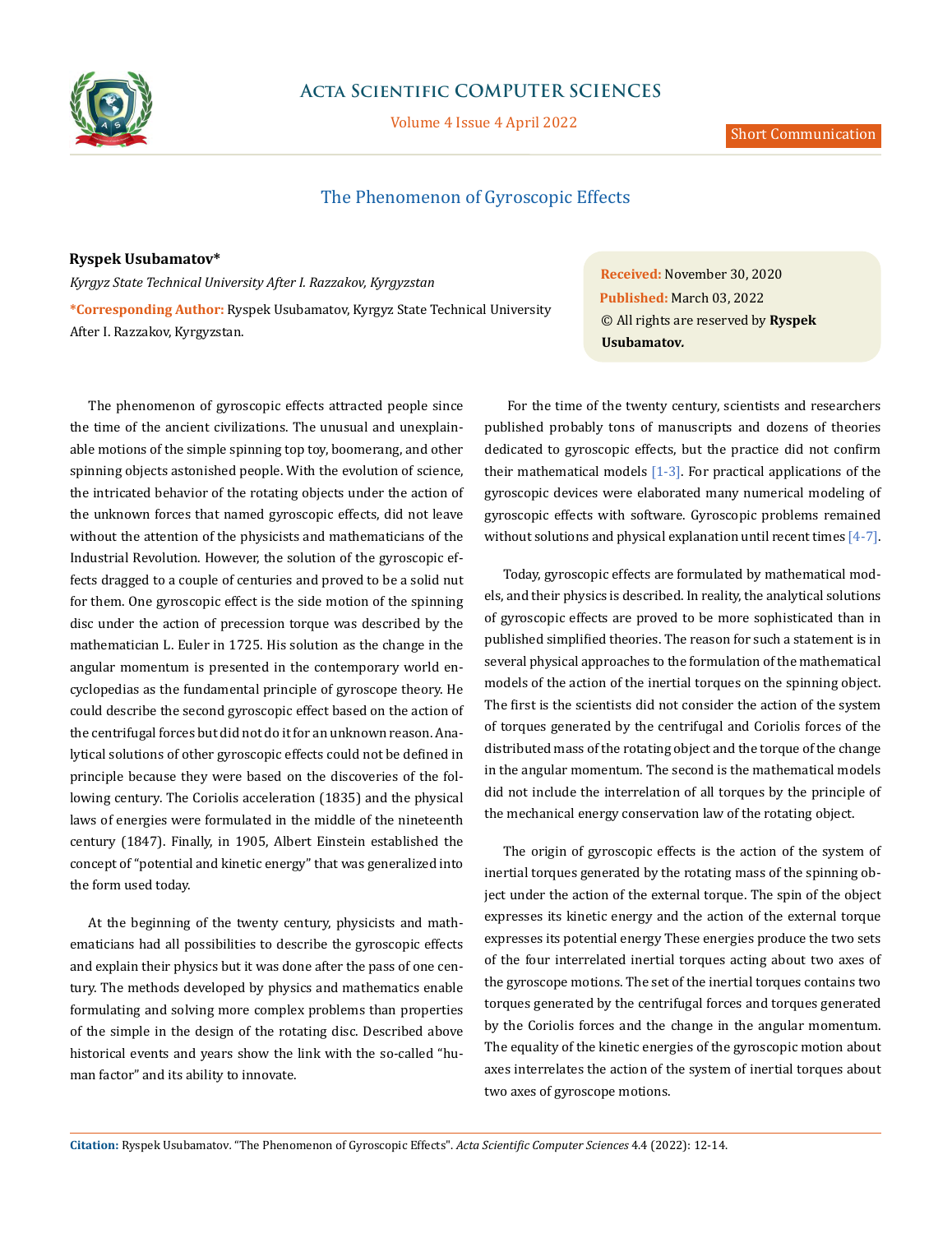The angular velocities of the gyroscope about axes of rotations and the value of inertial torque are different. The physics of the gyroscopic effects have expressed the principle of the conservation of mechanical energy law for spinning objects. The mathematical models for gyroscopic inertial torques were published and represented in table  $1 \times 10$ . The action of the external and inertial torques is shown in figure 1.

| Inertial torques generated<br>by                                                                                    | <b>Action</b> | <b>Equation</b>                        |
|---------------------------------------------------------------------------------------------------------------------|---------------|----------------------------------------|
| Centrifugal forces                                                                                                  | Resistance    | $T_{ct,i} = (4\pi^2/9)J\omega\omega_i$ |
|                                                                                                                     | Precession    |                                        |
| Coriolis forces                                                                                                     | Resistance    | $T_{cr} = (8/9)J\omega\omega$          |
| Change in angular momen-<br>tum                                                                                     | Precession    | $T_{\alpha m i} = J \omega \omega_i$   |
| Dependency of angular velocities of the spinning disc about<br>axes of rotation: $\omega_v = (8\pi^2 + 17)\omega_x$ |               |                                        |

**Table 1:** The set of inertial torques about each axis of the spinning disc of horizontal disposition.

Where  $\omega_{_{\rm i}}$  is the angular velocity about axis i;  $\omega$  is the angular velocity about axis oz; J is the moment of inertia of the spinning disc.



**Figure 1:** One external and eight inertial torques act on the spinning disc and its motions.

The action of the torques and motions of the spinning disc is presented at the Cartesian 3D coordinate system Σoxyz with coincided axis ox and axle of the disc (Figure 1). The spinning disc rotates with the angular velocity  $\omega$  in the counter-clockwise direction. The external torque T turns the spinning disc in the counterclockwise direction about axis ox with the angular velocity  $\omega$ . The external torque T generates the system of the simultaneous action of the inertial torques about two axes. The motions of the spinning disc about axes are implemented due to the interrelations of the inertial torques. The causal investigatory dependencies of actions of inertial torques about two axes are presented by the following steps.

- The external torque T produces the resistance torques ( $T_{\text{ctx}}$ and  $T_{\text{crv}}$ ) that are generated by the centrifugal and Coriolis forces, which are restraint and resistance torques acting about axis ox, and contradict the action of the external torque T.
- The torque T produces the precession torques  $(T_{\text{ctx}}$  and  $T_{\text{env}})$ that are generated by the centrifugal forces and the change in the angular momentum acting about axis oy. These precession torques are load torques for the spinning disc originate along with axis ox but act about axis oy in the counterclockwise direction.
- The spinning disc turns in the counter-clockwise direction about axis oy under the action of the precession torques  $(T_{\text{ctx}})$ and  $T_{\text{max}}$ ). The precession torques (T<sub>ctx</sub> and T<sub>amx</sub>) generate the resistance torques ( $T_{\text{cty}}$  and  $T_{\text{cty}}$ ) of centrifugal and Coriolis forces which contradict the precession torques.
- The resulting torque about axis oy (T $\rm_{\rm{ry}}$  = T $\rm_{\rm{ctx}}$  T $\rm_{\rm{cty}}$  - $T_{crv}$ ) is the combination of the precession and resistance torques, generates the precession torques  $(T_{\text{cty}}$  and  $T_{\text{amy}})$  of centrifugal forces and the change in the angular momentum acting about axis ox. The sum resistance torques and the precession torques ( $T_{rx} = T_{ctx} + T_{cx} + T_{in. y} + T_{am. y}$ ) about axis ox constitutes the resulting resistance torque acting opposite to the torque T.
- The total resulting torque acting about axis ox is  $T_{tx} = T (T_{ctx})$ +  $T_{\text{crx}}$  +  $T_{\text{cty}}$  +  $T_{\text{amy}}$ ). The total resulting torque acting about axis ox  $T_{tx}$  generates the precession torques acting about axis oy  $(T^*_{\text{ctx}}$  and  $T^*_{\text{amx}})$  that is not the same as at starting condition (paragraph (a)). The precession torques ( $T^*_{\text{ctx}}$  and  $T^*_{max}$ ) in turn generate the resistance torque ( $T^*_{max}$  and  $T^*_{cxy}$ ). The equation of the total resulting torque acting about axis oy is presented by the following equation  $T_{tx} = T^*_{ctx} + T^*_{am.x}$  $(T^*_{\text{ctv}} + T^*_{\text{ctv}}).$

**Citation:** Ryspek Usubamatov*.* "The Phenomenon of Gyroscopic Effects". *Acta Scientific Computer Sciences* 4.4 (2022): 12-14.

13